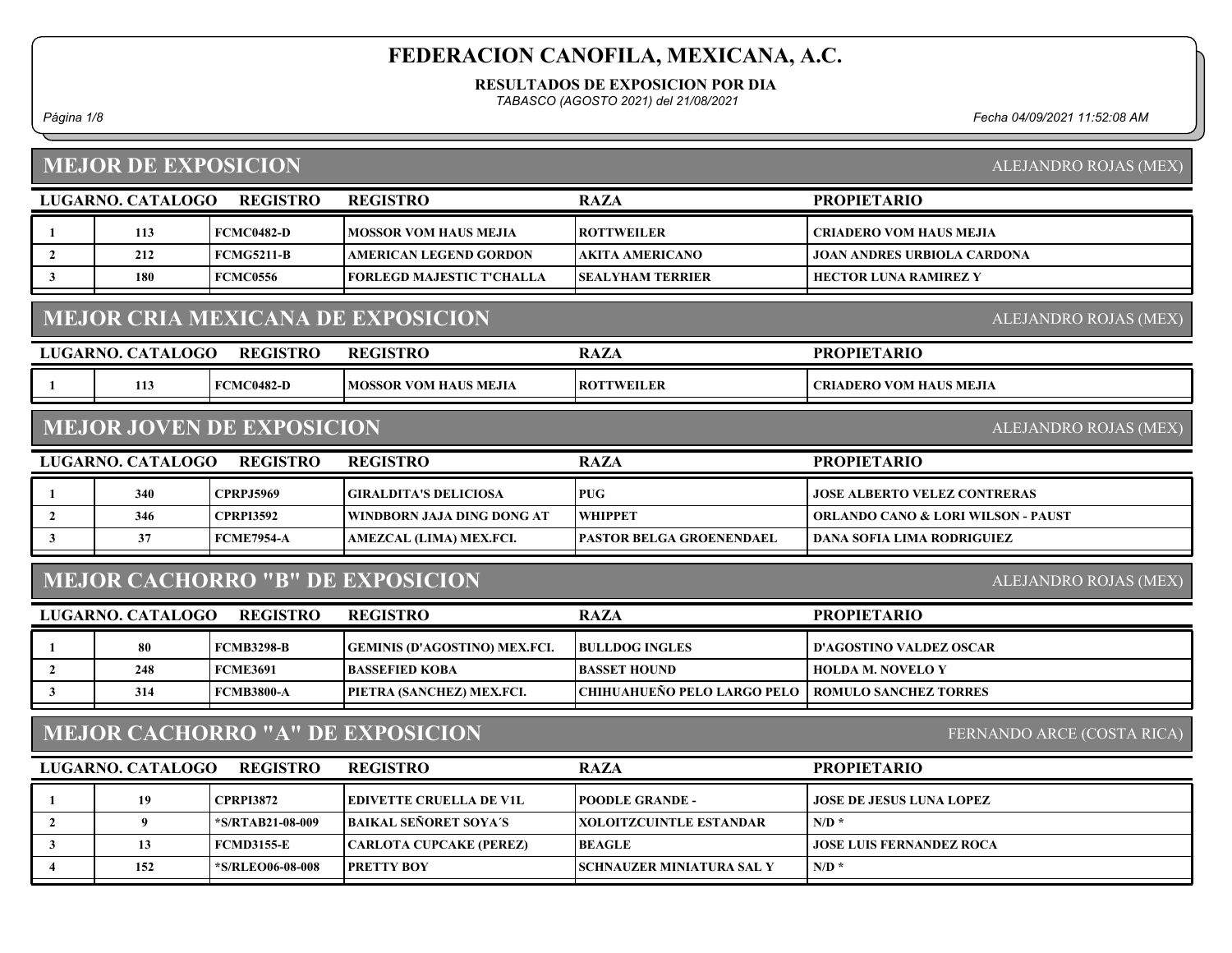RESULTADOS DE EXPOSICION POR DIA

TABASCO (AGOSTO 2021) del 21/08/2021

Página 2/8 Fecha 04/09/2021 11:52:08 AM

ALEJANDRO ROJAS (MEX)

## MEJOR VETERANO DE EXPOSICION

|                                                  | LUGARNO. CATALOGO | <b>REGISTRO</b>   | <b>REGISTRO</b>                      | <b>RAZA</b>                     | <b>PROPIETARIO</b>                        |  |  |
|--------------------------------------------------|-------------------|-------------------|--------------------------------------|---------------------------------|-------------------------------------------|--|--|
|                                                  | 327               | <b>FCMG3828</b>   | <b>KRUMME FURCHE HUMMER</b>          | <b>EKROMFOHRLANDER</b>          | <b>DONNA WALKER</b>                       |  |  |
|                                                  | 347               | <b>MA-5664-B</b>  | <b>ROLDAN (HERNANDEZ) MEX,FCI.</b>   | <b>DOGO DE BURDEOS</b>          | <b>JOEL GUADALUPE HERNANDEZ NAVARRO</b>   |  |  |
| <b>MEJOR DE GRUPO 1</b><br>ALEJANDRO ROJAS (MEX) |                   |                   |                                      |                                 |                                           |  |  |
|                                                  |                   |                   |                                      |                                 |                                           |  |  |
|                                                  | LUGARNO. CATALOGO | <b>REGISTRO</b>   | <b>REGISTRO</b>                      | <b>RAZA</b>                     | <b>PROPIETARIO</b>                        |  |  |
|                                                  | 29                | <b>FCMF9836</b>   | <b>VONZO ZAPATA RETURN OF</b>        | <b>PASTOR ALEMAN PELO CORTO</b> | <b>REYNA GARZA OSCAR ALEJANDRO Y</b>      |  |  |
|                                                  | 44                | <b>FCMB1692</b>   | <b>MONTAGUE DE LA VIE EN ROSE AT</b> | <b>TPASTOR DE PICARDO</b>       | <b>JACQUELINE &amp; AMBER FINKEL</b>      |  |  |
|                                                  | 38                | <b>FCMC2913-A</b> | <b>HERCULES (FERNANDEZ) MEX.FCI.</b> | <b>PASTOR BELGA MALINOIS</b>    | <b>MIGUEL DE JESUS FERNANDEZ GONZALEZ</b> |  |  |

#### MEJOR JOVEN DE GRUPO 1

ALEJANDRO ROJAS (MEX)

| LUGARNO. CATALOGO | <b>REGISTRO</b>  | <b>REGISTRO</b>              | <b>RAZA</b>                      | <b>PROPIETARIO</b>          |
|-------------------|------------------|------------------------------|----------------------------------|-----------------------------|
| 37                | l FCME7954-A     | AMEZCAL (LIMA) MEX.FCI.      | <b>IPASTOR BELGA GROENENDAEL</b> | DANA SOFIA LIMA RODRIGUIEZ- |
| 41                | FCMC6184-A       | <b>RORY DE ROCHEFOUCAULD</b> | <b>IPASTOR DE PICARDO</b>        | <b>WALKER JACKIE</b>        |
| 31                | FCMD2349-A       | THIAGO (VARGAS) MEX.FCI.     | <b>PASTOR AUSTRALIANO</b>        | ROCIO VARGAS CASTRO_        |
| ר ר               | *S/RPUE27-08-018 | LIAMIE L AUSSIE CURTIS-      | GANADERO AUSTRALIANO             | $N/D$ *                     |
|                   |                  |                              |                                  |                             |

### MEJOR CACHORRO DE GRUPO 1

ALEJANDRO ROJAS (MEX)

| LUGARNO, CATALOGO | <b>REGISTRO</b>   | <b>REGISTRO</b>                 | <b>RAZA</b>                  | <b>PROPIETARIO</b>           |
|-------------------|-------------------|---------------------------------|------------------------------|------------------------------|
| 45                | FCMC5565-D        | <b>TOUALITY SPECIAL MOMENT</b>  | <b>PASTOR DE SHETLAND</b>    | CARLOS ALBERTO MACIAS GARCIA |
| 49                | <b>FCMC5070-C</b> | <b>CHINA CHANNEL (DORANTES)</b> | <b>TWELSH CORGI PEMBROKE</b> | JAZMIN DORANTES BRAVO        |
|                   | <b>FCMD2836-K</b> | ANTONIA GRAZA  (RIOS) MEX. FCI. | - IGANADERO AUSTRALIANO      | PEDRO CRISTOBAL RIOS VALADES |

### MEJOR DE GRUPO 2

FERNANDO ARCE (COSTA RICA)

| <b>REGISTRO</b><br>LUGARNO, CATALOGO |     |                   | <b>REGISTRO</b>          | <b>RAZA</b>           | <b>PROPIETARIO</b>             |
|--------------------------------------|-----|-------------------|--------------------------|-----------------------|--------------------------------|
|                                      | 113 | <b>FCMC0482-D</b> | IMOSSOR VOM HAUS MEJIA   | <b>IROTTWEILER</b>    | <b>CRIADERO VOM HAUS MEJIA</b> |
|                                      | 119 | <b>FCME1912-B</b> | ATLAS (AGUILAR) MEX.FCI. | <b>FILA BRASILEÑO</b> | LUIS CARLOS AGUILAR RAMOS      |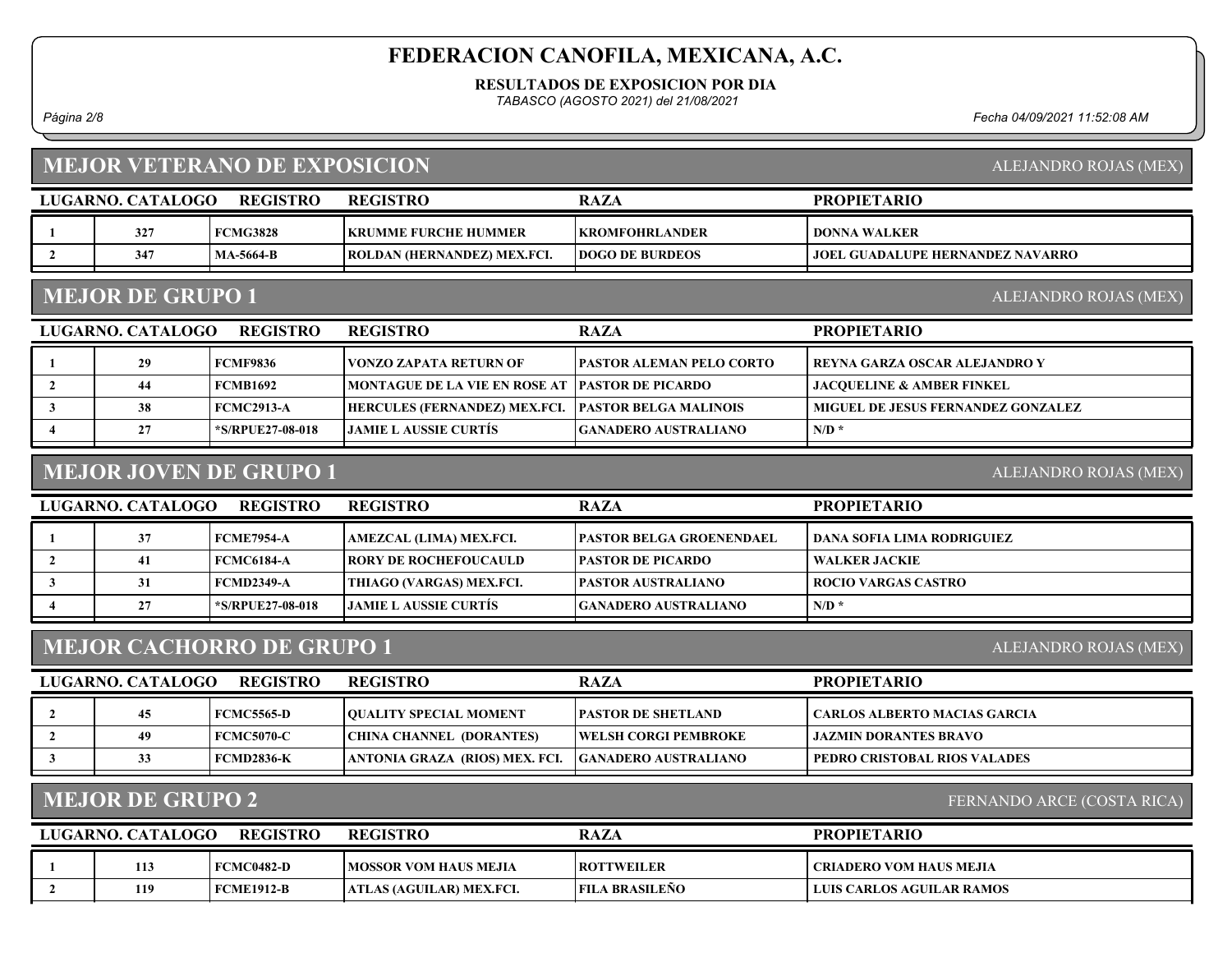RESULTADOS DE EXPOSICION POR DIA

TABASCO (AGOSTO 2021) del 21/08/2021

Página 3/8 Fecha 04/09/2021 11:52:08 AM

|                     | <b>MEJOR DE GRUPO 2</b><br>FERNANDO ARCE (COSTA RICA) |                                  |                                      |                                   |                                         |  |  |
|---------------------|-------------------------------------------------------|----------------------------------|--------------------------------------|-----------------------------------|-----------------------------------------|--|--|
|                     | LUGARNO. CATALOGO                                     | <b>REGISTRO</b>                  | <b>REGISTRO</b>                      | <b>RAZA</b>                       | <b>PROPIETARIO</b>                      |  |  |
| $\mathbf{3}$        | 69                                                    | <b>FCMF2510-C</b>                | LAZARUS (ROCHA) MEX. FCI.            | <b>BOXER</b>                      | <b>ERNESTO SUAREZ ESQUIVIAS</b>         |  |  |
| $\overline{4}$      | 77                                                    | <b>FCME4579-A</b>                | <b>D'NAHROS STAR JACK MEX. FCI.</b>  | <b>BULLDOG INGLES</b>             | <b>JAHAZIEL RAMOS HERNANDEZ</b>         |  |  |
|                     |                                                       | <b>MEJOR JOVEN DE GRUPO 2</b>    |                                      |                                   | FERNANDO ARCE (COSTA RICA)              |  |  |
|                     | LUGARNO. CATALOGO                                     | <b>REGISTRO</b>                  | <b>REGISTRO</b>                      | <b>RAZA</b>                       | <b>PROPIETARIO</b>                      |  |  |
|                     | 105                                                   | <b>FCMD1639-B</b>                | ATMAN (OLIVERA) MEX.FCI.             | <b>DOBERMANN</b>                  | <b>MARCO ANTONIO OLIVERA OLIVERA</b>    |  |  |
| $\overline{2}$      | 53                                                    | *S/RTAB19-08-053                 | <b>FARANI DE RAIROC</b>              | <b>BOXER</b>                      | $N/D$ *                                 |  |  |
| $\mathbf{3}$        | 133                                                   | <b>FCMC0482-D</b>                | <b>MOSSOR VOM HAUS MEJIA</b>         | <b>ROTTWEILER</b>                 | <b>CRIADERO VOM HAUS MEJIA</b>          |  |  |
| 4                   | 153                                                   | <b>FCMC5878-A</b>                | THE GLADIATOR (ROJAS) MEX. FCI.      | <b>SCHNAUZER MINIATURA SAL Y</b>  | <b>IVAN DE JESUS ROJAS HERNANDEZ</b>    |  |  |
|                     |                                                       | <b>MEJOR CACHORRO DE GRUPO 2</b> |                                      |                                   | FERNANDO ARCE (COSTA RICA)              |  |  |
|                     | LUGARNO. CATALOGO                                     | <b>REGISTRO</b>                  | <b>REGISTRO</b>                      | <b>RAZA</b>                       | <b>PROPIETARIO</b>                      |  |  |
| $\mathbf{1}$        | 80                                                    | <b>FCMB3298-B</b>                | <b>GEMINIS (D'AGOSTINO) MEX.FCI.</b> | <b>BULLDOG INGLES</b>             | <b>D'AGOSTINO VALDEZ OSCAR</b>          |  |  |
| $\mathbf{2}$        | 123                                                   | <b>FCMB1250</b>                  | <b>D-ANTIGUA MIGHTY MAIDEN</b>       | <b>GRAN DANES "LEONADO,</b>       | <b>JOSÉ GUERRERO LÓPEZ</b>              |  |  |
| $\mathbf{3}$        | 51                                                    | <b>FCMC6779-C</b>                | AAM ROGER (CORTINA) MEX.FCI.         | <b>BOXER</b>                      | <b>EDUARDO CORTINA DE LA PARRA</b>      |  |  |
| $\overline{\bf{4}}$ | 104                                                   | <b>FCMB0100-J</b>                | ROUGE (GARZA) MEX.FCI.               | DOBERMANN                         | <b>GERARDO GARZA GONZALEZ</b>           |  |  |
|                     |                                                       | <b>MEJOR VETERANO DE GRUPO 2</b> |                                      |                                   | ALEJANDRO ROJAS (MEX)                   |  |  |
|                     | LUGARNO. CATALOGO                                     | <b>REGISTRO</b>                  | <b>REGISTRO</b>                      | <b>RAZA</b>                       | <b>PROPIETARIO</b>                      |  |  |
| -1                  | 347                                                   | <b>MA-5664-B</b>                 | ROLDAN (HERNANDEZ) MEX.FCI.          | <b>DOGO DE BURDEOS</b>            | <b>JOEL GUADALUPE HERNANDEZ NAVARRO</b> |  |  |
|                     | <b>MEJOR DE GRUPO 3</b>                               |                                  |                                      |                                   | ALEJANDRO ROJAS (MEX)                   |  |  |
|                     | LUGARNO. CATALOGO                                     | <b>REGISTRO</b>                  | <b>REGISTRO</b>                      | <b>RAZA</b>                       | <b>PROPIETARIO</b>                      |  |  |
| -1                  | 180                                                   | <b>FCMC0556</b>                  | FORLEGD MAJESTIC T'CHALLA            | <b>SEALYHAM TERRIER</b>           | <b>HECTOR LUNA RAMIREZ Y</b>            |  |  |
| $\overline{2}$      | 167                                                   | <b>FCMC2169-A</b>                | SIMON (LOMELI) MEX.FCI.              | <b>CAIRN TERRIER</b>              | <b>JOSE MARIANO LOMELI VELAZQUEZ</b>    |  |  |
| $\mathbf{3}$        | 181                                                   | <b>FCME1038-A</b>                | <b>CHURCHILL THE CHIEF (LEZAMA)</b>  | <b>STAFFORDSHIRE BULL TERRIER</b> | <b>HARUMY LEZAMA LOPEZ</b>              |  |  |
| 4                   | 186                                                   | <b>FCMC6166-A</b>                | TUK TUK (CARDENAS) MEX. FCI.         | <b>STAFFORDSHIRE TERRIER</b>      | <b>DAVID CARDENAS RIOS</b>              |  |  |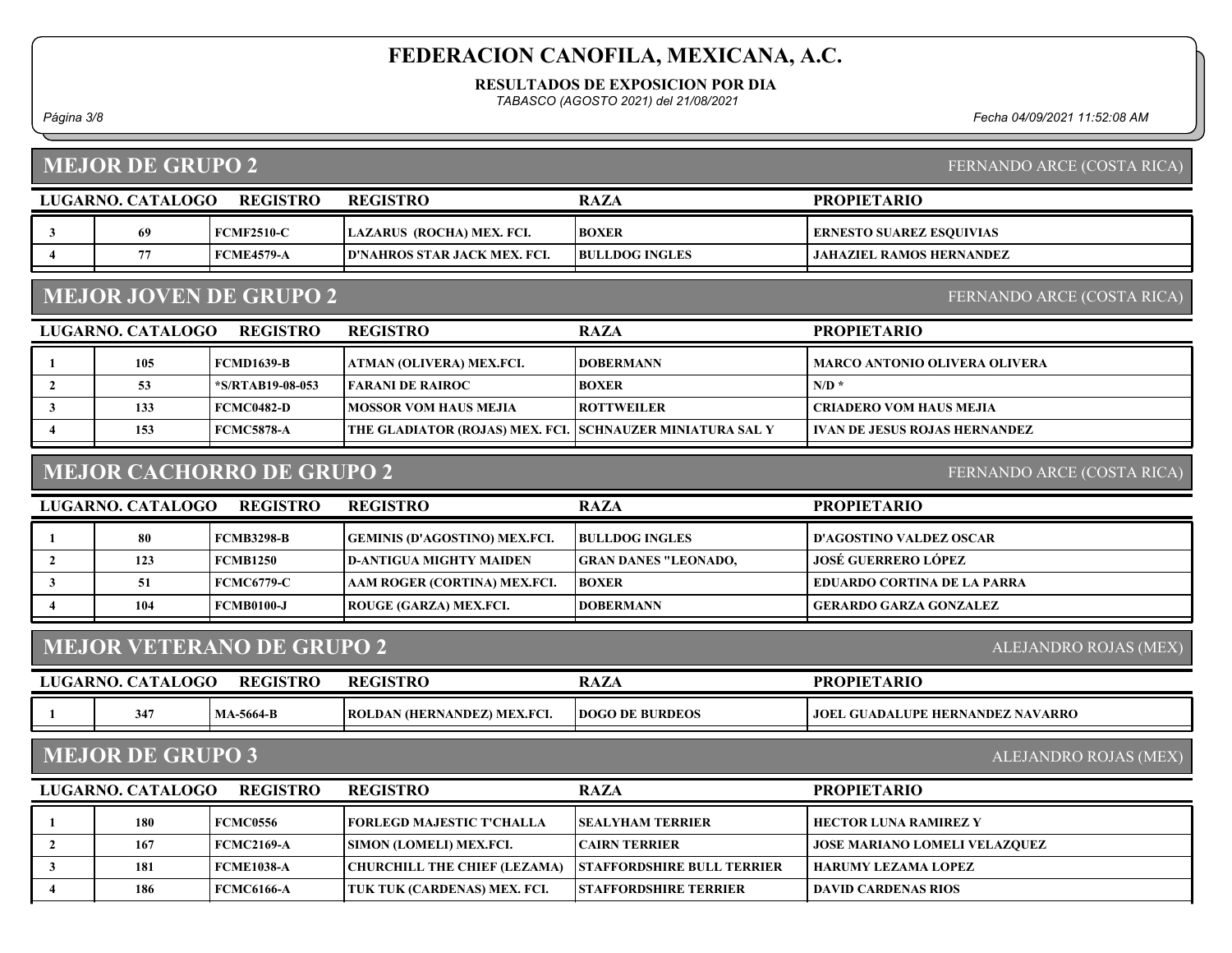RESULTADOS DE EXPOSICION POR DIA

TABASCO (AGOSTO 2021) del 21/08/2021

Página 4/8 Fecha 04/09/2021 11:52:09 AM

#### MEJOR JOVEN DE GRUPO 3

| ALEJANDRO ROJAS (MEX) |
|-----------------------|
|-----------------------|

|  | LUGARNO. CATALOGO | <b>REGISTRO</b>                  | <b>REGISTRO</b>                     | <b>RAZA</b>                       | <b>PROPIETARIO</b>                    |  |
|--|-------------------|----------------------------------|-------------------------------------|-----------------------------------|---------------------------------------|--|
|  | 186               | FCMC6166-A                       | TUK TUK (CARDENAS) MEX. FCI.        | <b>STAFFORDSHIRE TERRIER</b>      | <b>DAVID CARDENAS RIOS</b>            |  |
|  | 158               | <b>CPRPJ5977</b>                 | RASELS BULL NEW STAR_               | <b>BULL TERRIER</b>               | <b>JORGE SANTOS LIMA</b>              |  |
|  | 184               | FCMB1609-D                       | <b>HERA THE QUEEN OF GODS</b>       | <b>STAFFORDSHIRE BULL TERRIER</b> | <b>JOSE MIGUEL SANGUINO RODRIGUEZ</b> |  |
|  | 177               | <b>FCMC4305-A</b>                | <b>POE THE RAVEN RUSSELL (LUNA)</b> | <b>LAKELAND TERRIER</b>           | <b>IVAN DE JESUS ROJAS HERNANDEZ</b>  |  |
|  |                   |                                  |                                     |                                   |                                       |  |
|  |                   | <b>MEJOR CACHORRO DE GRUPO 3</b> | ALEJANDRO ROJAS (MEX)               |                                   |                                       |  |

#### MEJOR CACHORRO DE GRUPO 3

| LUGARNO. CATALOGO | <b>REGISTRO</b>   | <b>REGISTRO</b>                | <b>RAZA</b>                  | <b>PROPIETARIO</b>                   |
|-------------------|-------------------|--------------------------------|------------------------------|--------------------------------------|
| 157               | <b>FCMC6376-B</b> | <b>PEATY (SANTOS) MEX.FCI.</b> | <b>BULL TERRIER</b>          | <b>JORGE SANTOS LIMA</b>             |
| 171               | FCMC6156-D        | DIONE (HERNANDEZ) MEX. FCI.    | <b>LJACK RUSSELL TERRIER</b> | IGNACIO DE JESUS HERNANDEZ RODRIGUEZ |

#### MEJOR DE GRUPO 4

ALEJANDRO ROJAS (MEX)

ALEJANDRO ROJAS (MEX)

| LUGARNO. CATALOGO | <b>REGISTRO</b>   | <b>REGISTRO</b>             | <b>RAZA</b>                      | <b>PROPIETARIO</b>                  |
|-------------------|-------------------|-----------------------------|----------------------------------|-------------------------------------|
| 202               | <b>FCMF7944-B</b> | FAFNIR (RODRIGUEZ) MEX.FCI. | <b>IDACHSHUND MINIATURA PELO</b> | <b>INETT YAZMIN RODRIGUEZ BAEZA</b> |
|                   |                   |                             |                                  |                                     |

#### MEJOR JOVEN DE GRUPO 4

| LUGARNO. | . CATALOGO | <b>REGISTRO</b>   | <b>REGISTRO</b>                 | RAZA                            | <b>PROPIETARIO</b>            |
|----------|------------|-------------------|---------------------------------|---------------------------------|-------------------------------|
|          | 201        | <b>FCMC6502-A</b> | <b>TIÑAKI (NALES) MEX. FCI.</b> | <b>DACHSHUND MINIATURA PELO</b> | <b>ERNESTO NALES MARTINEZ</b> |

### MEJOR DE GRUPO 5

ALEJANDRO ROJAS (MEX)

| LUGARNO. CATALOGO<br><b>REGISTRO</b> |     |                   | <b>REGISTRO</b>             | <b>RAZA</b>                      | <b>PROPIETARIO</b>                 |
|--------------------------------------|-----|-------------------|-----------------------------|----------------------------------|------------------------------------|
|                                      | 212 | FCMG5211-B        | AMERICAN LEGEND GORDON      | AKITA AMERICANO_                 | JOAN ANDRES URBIOLA CARDONA        |
|                                      | 221 | FCMG4293          | KRISTARI'S SHAMAN           | <b>HUSKY SIBERIANO</b>           | <b>MARA DESIREE FLORES LEMUS</b>   |
|                                      | 234 | <b>FCMC2017-C</b> | TLATOANI (AVALOS/LARA) MEX. | <b>IXOLOITZCUINTLE ESTANDAR</b>  | HUGO FERNANDO AVALOS GUTIERREZ Y/O |
|                                      | 229 | FCME4697-A        | MOCHI (REYNA) MEX.FCI.      | <b>POMERANIAN (SPITZ ALEMAN)</b> | DANIEL IVAN REYNA GARZA            |
|                                      |     |                   |                             |                                  |                                    |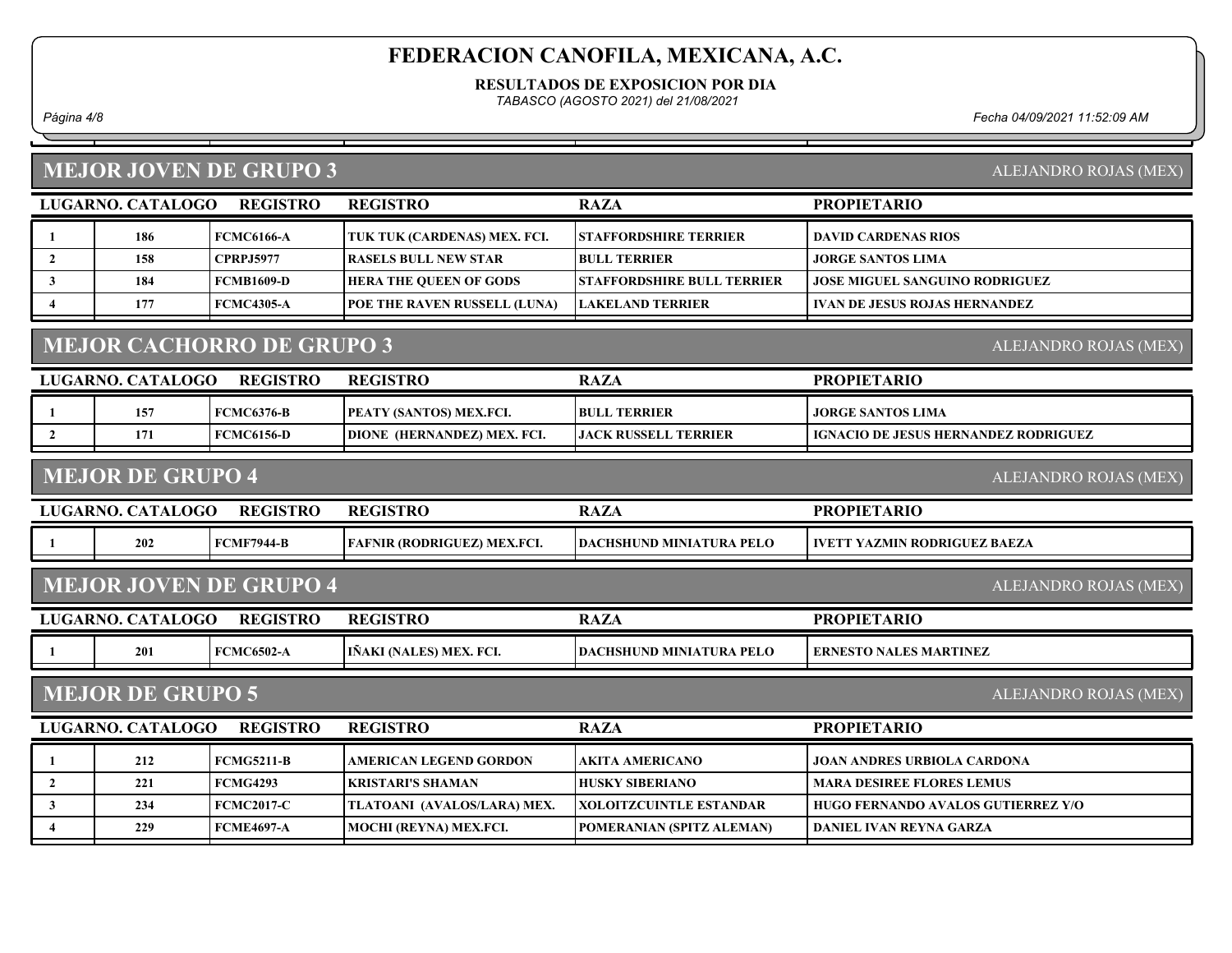RESULTADOS DE EXPOSICION POR DIA

TABASCO (AGOSTO 2021) del 21/08/2021

### MEJOR JOVEN DE GRUPO 5

Página 5/8 Fecha 04/09/2021 11:52:09 AM

|                     | <b>LUGARNO. CATALOGO</b> | <b>REGISTRO</b>           | <b>REGISTRO</b>                    | <b>RAZA</b>                    | <b>PROPIETARIO</b>                        |  |  |
|---------------------|--------------------------|---------------------------|------------------------------------|--------------------------------|-------------------------------------------|--|--|
|                     | 213                      | <b>FCMC1014-A</b>         | ANTARA SEMPER KILLIAN              | <b>HUSKY SIBERIANO</b>         | LUISA MONSERRAT SAAVEDRA RAMOS            |  |  |
|                     | 234                      | <b>FCMC2017-C</b>         | TLATOANI (AVALOS/LARA) MEX.        | <b>XOLOITZCUINTLE ESTANDAR</b> | <b>HUGO FERNANDO AVALOS GUTIERREZ Y/O</b> |  |  |
|                     | 223                      | <b>FCME8561-A</b>         | <b>JACK JIMBROS (JIMENEZ) MEX.</b> | POMERANIAN (SPITZ ALEMAN)      | <b>JOSE DE JESUS JIMENEZ MAGAÑA</b>       |  |  |
| 209<br>$FCMC2441-E$ |                          |                           | <b>JACKIE (CANTO) MEX.FCI.</b>     | <b>AKITA AMERICANO</b>         | LIZBETH DANIELA ARZALUZ PEREZ             |  |  |
|                     |                          |                           |                                    |                                |                                           |  |  |
|                     |                          | MEJOR CACHORRO DE GRUPO 5 | ALEJANDRO ROJAS (MEX)              |                                |                                           |  |  |

#### LUGARNO. CATALOGO REGISTRO RAZA PROPIETARIO REGISTRO 1 208 FCMC3787-E I AM SUN OF AKICHAS (CANTO) AKITA AMERICANO GENARO CANTO ARVIZU 2 219 FCMD2744-D ADAM (RODRIGUEZ) MEX.FCI. HUSKY SIBERIANO LUIS ALBERTO RODRIGUEZ ROBLES

#### MEJOR DE GRUPO 6

ALEJANDRO ROJAS (MEX)

| LUGARNO. CATALOGO<br><b>REGISTRO</b> |     |            | <b>REGISTRO</b>                     | <b>RAZA</b>                        | <b>PROPIETARIO</b>              |
|--------------------------------------|-----|------------|-------------------------------------|------------------------------------|---------------------------------|
|                                      | 250 | FCMG5990   | <b>MORNING DEW SWEEPERS CALL</b>    | <b>BASSET HOUND</b>                | <b>RODOLFO FARIAS RUIZ Y</b>    |
|                                      | 258 | FCMF5575-B | CACHITO (OUINTANA) MEX.FCI.         | <b>BEAGLE</b>                      | <b>JOSE LUIS FERNANDEZ ROCA</b> |
|                                      | 259 | FCMF8147   | <b>IKAIZEN'S BERMUDA RUM SIZZLE</b> | <b>GRAN BASSET GRIFON VENDEANO</b> | <b>DONNA WALKER &amp;</b>       |

#### MEJOR JOVEN DE GRUPO 6

ALEJANDRO ROJAS (MEX)

ALEJANDRO ROJAS (MEX)

| LUGARNO. | . CATALOGO | <b>REGISTRO</b>   | <b>REGISTRO</b>                    | <b>RAZA</b>   | <b>PROPIETARIO</b>             |
|----------|------------|-------------------|------------------------------------|---------------|--------------------------------|
|          | 256        | <b>FCME9854-B</b> | <b>PETUNIA (GUEVARA) MEX. FCI.</b> | <b>BEAGLE</b> | <b>JESUS GUEVARA HERNANDEZ</b> |
|          |            |                   |                                    |               |                                |

### MEJOR CACHORRO DE GRUPO 6

LUGARNO. CATALOGO REGISTRO RAZA PROPIETARIO REGISTRO 1 248 FCME3691 BASSEFIED KOBA BASSET HOUND HOLDA M. NOVELO Y 2 251 \*S/RTAB19-08-251 LINGH MEDINA BEAGLE N/D \*  $N/D$  \*

ALEJANDRO ROJAS (MEX)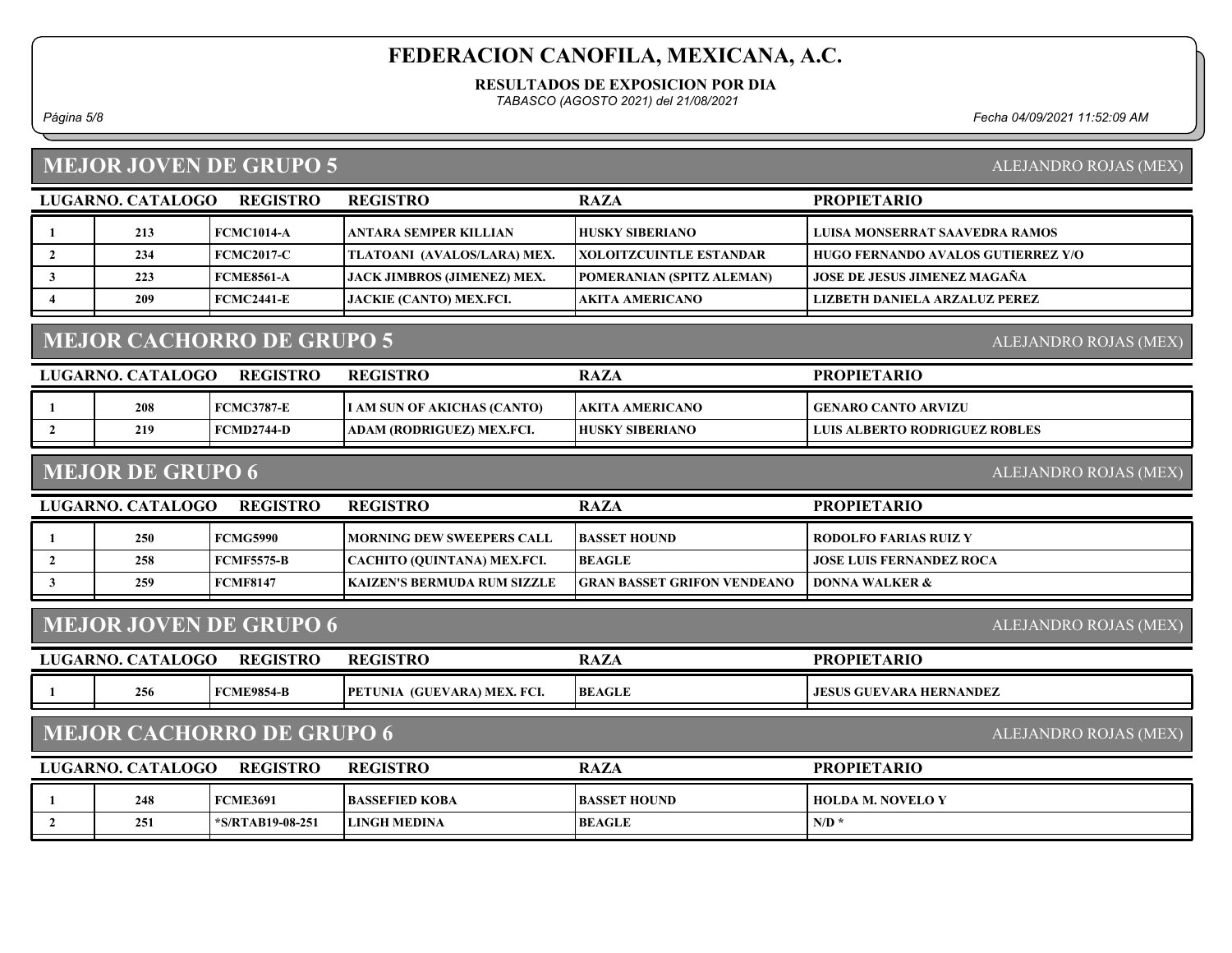RESULTADOS DE EXPOSICION POR DIA

TABASCO (AGOSTO 2021) del 21/08/2021

#### Página 6/8 Fecha 04/09/2021 11:52:09 AM

MEJOR DE GRUPO 7

ALEJANDRO ROJAS (MEX)

|                                                        | LUGARNO. CATALOGO       | <b>REGISTRO</b>                  | <b>REGISTRO</b>                 | <b>RAZA</b>                     | <b>PROPIETARIO</b>                       |
|--------------------------------------------------------|-------------------------|----------------------------------|---------------------------------|---------------------------------|------------------------------------------|
|                                                        | 260                     | <b>FCME3372</b>                  | <b>ANDY</b>                     | POINTER ALEMAN DE PELO CORTO    | <b>EDMUNDO FELIPE BATRES OLIVARES</b>    |
| $\overline{2}$                                         | 265                     | <b>FCMH8333</b>                  | <b>LUCKSHERAY TIMATI</b>        | <b>SETTER INGLES</b>            | <b>JOSE ALFONSO BRITO SANCHEZ</b>        |
| 3                                                      | 263                     | <b>FCMF7919</b>                  | <b>MONILU'S ANIBAL IS</b>       | <b>POINTER INGLES</b>           | <b>OSCAR OSWALDO DOMINGUEZ VICOB</b>     |
| $\overline{\mathbf{4}}$                                | 266                     | <b>FCMD3292</b>                  | <b>MADE IN ITALIA MONCLER Z</b> | <b>SPINONE ITALIANO</b>         | <b>ENRIQUE TRANI HERRERA</b>             |
|                                                        |                         | MEJOR JOVEN DE GRUPO 7           |                                 |                                 | ALEJANDRO ROJAS (MEX)                    |
|                                                        | LUGARNO. CATALOGO       | <b>REGISTRO</b>                  | <b>REGISTRO</b>                 | <b>RAZA</b>                     | <b>PROPIETARIO</b>                       |
| 1                                                      | 260                     | <b>FCME3372</b>                  | <b>ANDY</b>                     | POINTER ALEMAN DE PELO CORTO    | <b>EDMUNDO FELIPE BATRES OLIVARES</b>    |
| $\overline{2}$                                         | 264                     | <b>CPRPJ5973</b>                 | <b>LUCKSHERAY IMAGE LINE</b>    | <b>SETTER INGLES</b>            | <b>ALFONSO BRITO GODOY</b>               |
|                                                        |                         | <b>MEJOR CACHORRO DE GRUPO 7</b> |                                 |                                 | <b>ALEJANDRO ROJAS (MEX)</b>             |
|                                                        | LUGARNO. CATALOGO       | <b>REGISTRO</b>                  | <b>REGISTRO</b>                 | <b>RAZA</b>                     | <b>PROPIETARIO</b>                       |
| -1                                                     | 262                     | <b>FCMC7395-B</b>                | ALDA (HERNANDEZ) MEX.FCI.       | POINTER ALEMAN DE PELO CORTO    | <b>EDMUNDO FELIPE BATRES OLIVARES</b>    |
|                                                        | <b>MEJOR DE GRUPO 8</b> |                                  |                                 |                                 | ALEJANDRO ROJAS (MEX)                    |
|                                                        | LUGARNO. CATALOGO       | <b>REGISTRO</b>                  | <b>REGISTRO</b>                 | <b>RAZA</b>                     | <b>PROPIETARIO</b>                       |
| -1                                                     | 285                     | <b>CPRPJ5972</b>                 | <b>GOLDEN TRIP DAKOTA</b>       | <b>COBRADOR DORADO</b>          | <b>ALFONSO BRITO GODOY</b>               |
| $\mathbf{2}$                                           | 272                     | <b>FCMC4213-E</b>                | LEYLA CORY (GONZALEZ) MEX.      | <b>COBRADOR DE LABRADOR</b>     | CESAR LEOPOLDO GONZALEZ RODRIGUEZ        |
| 3                                                      | 294                     | <b>CPRPJ6034</b>                 | <b>RAYARAGUA INDIAN PARTY</b>   | PERRO DE AGUA ESPAÑOL           | <b>DANIELA GUADALUPE GARZA ARCINIEGA</b> |
| 4                                                      | 292                     | <b>FCMG1925-E</b>                | <b>MILA (PONS) MEX.</b>         | <b>COCKER SPANIEL AMERICANO</b> | <b>JOSÉ LUIS GARCIA VIGUERAS</b>         |
| <b>MEJOR JOVEN DE GRUPO 8</b><br>ALEJANDRO ROJAS (MEX) |                         |                                  |                                 |                                 |                                          |
|                                                        | LUGARNO. CATALOGO       | <b>REGISTRO</b>                  | <b>REGISTRO</b>                 | <b>RAZA</b>                     | <b>PROPIETARIO</b>                       |
| 1                                                      | 272                     | <b>FCMC4213-E</b>                | LEYLA CORY (GONZALEZ) MEX.      | <b>COBRADOR DE LABRADOR</b>     | <b>CESAR LEOPOLDO GONZALEZ RODRIGUEZ</b> |
| $\mathbf{2}$                                           | 281                     | <b>FCMC0760-A</b>                | <b>BRIA (VERGARA) MEX. FCI.</b> | <b>COBRADOR DORADO</b>          | JUAN CARLOS VERGARA MONROY               |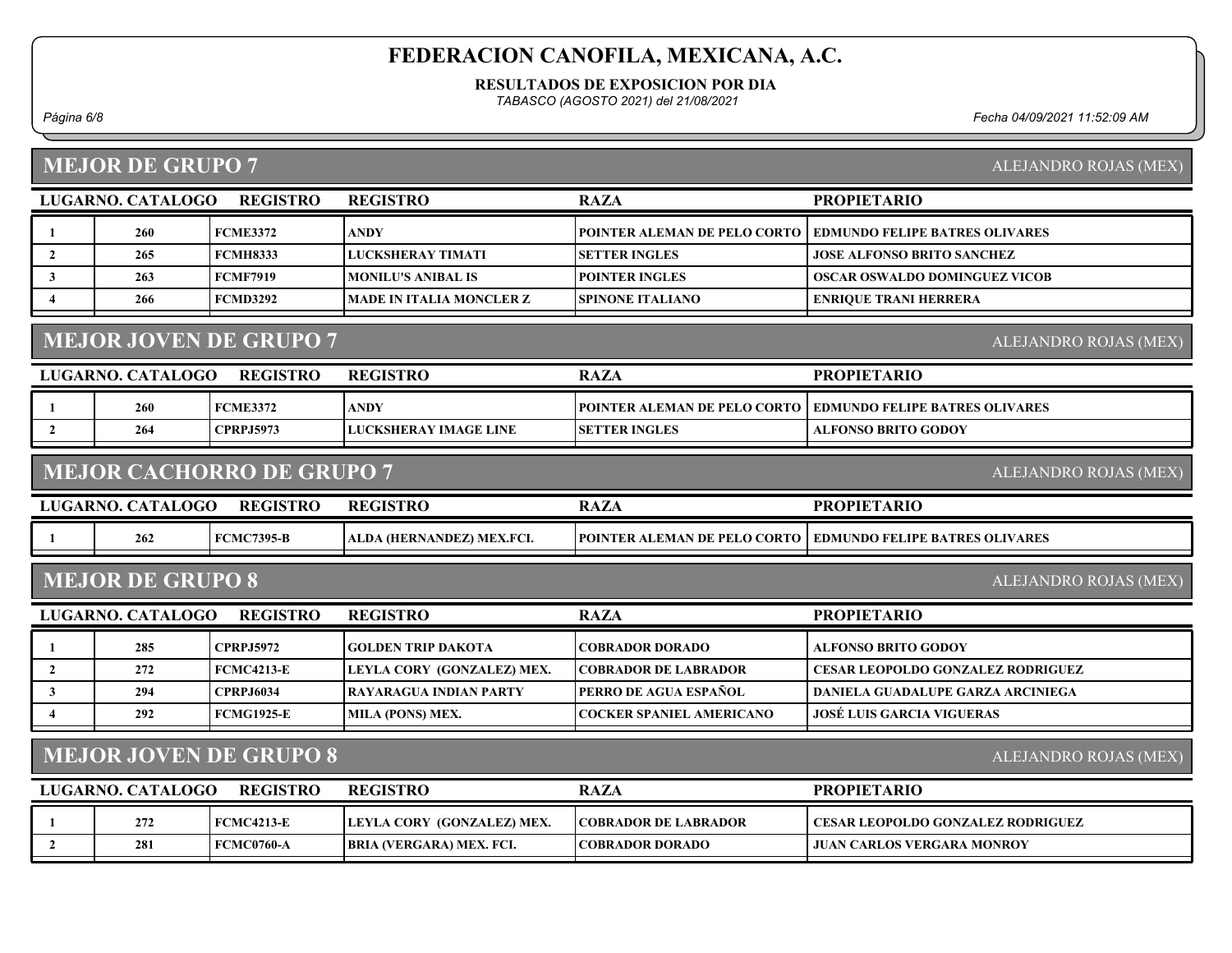#### RESULTADOS DE EXPOSICION POR DIA

TABASCO (AGOSTO 2021) del 21/08/2021

Página 7/8 Fecha 04/09/2021 11:52:09 AM

ALEJANDRO ROJAS (MEX)

### MEJOR CACHORRO DE GRUPO 8

| LUGARNO. CATALOGO | <b>REGISTRO</b>   | <b>REGISTRO</b>                      | <b>RAZA</b>                  | <b>PROPIETARIO</b>                        |
|-------------------|-------------------|--------------------------------------|------------------------------|-------------------------------------------|
| 276               | FCMC7629-A        | HUNTER (MANZANERO) MEX.FCI.          | <b>COBRADOR DORADO</b>       | <b>HEBERT ANDRES MANZANERO MARTINEZ</b>   |
| 294               | <b>CPRPJ6034</b>  | <b>TRAYARAGUA INDIAN PARTY</b>       | <b>PERRO DE AGUA ESPAÑOL</b> | DANIELA GUADALUPE GARZA ARCINIEGA         |
| 293               | <b>FCMC7247-C</b> | <b>IKTAN NOCHE (MUÑOZ) MEX. FCI.</b> | <b>COCKER SPANIEL INGLES</b> | <b>GABRIELA MA. ESTHER MUÑOZ GONZALEZ</b> |
| 267               | FCME9685-B        | <b>HODGE (DE LA ROSA) MEX.FCI.</b>   | COBRADOR DE LABRADOR         | ' SERGIO DE LA ROSA LIMA                  |
|                   |                   |                                      |                              |                                           |

### MEJOR DE GRUPO 9

FERNANDO ARCE (COSTA RICA)

| LUGARNO. CATALOGO<br><b>REGISTRO</b> |     |                   | <b>REGISTRO</b>                   | <b>RAZA</b>                  | <b>PROPIETARIO</b>                    |
|--------------------------------------|-----|-------------------|-----------------------------------|------------------------------|---------------------------------------|
|                                      | 313 | FCMF7965-B        | DAYTONA (KUECHEL) MEX.FCI.        | <b>IBULLDOG FRANCES</b>      | <b>ERWIN FEDERICO KUECHEL VAZQUEZ</b> |
|                                      | 321 | <b>FCMF9577-C</b> | <b>ILSEY'S CHASING HEADLIGHTS</b> | CHIHUAHUEÑO PELO LARGO PELO- | <b>I ROMULO SANCHEZ TORRES Y</b>      |
|                                      | 340 | <b>CPRPJ5969</b>  | GIRALDITA'S DELICIOSA_            | <b>PUG</b>                   | <b>JOSE ALBERTO VELEZ CONTRERAS</b>   |
|                                      | 338 | <b>CPRPJ5759</b>  | <b>PARADISEOFCOLORS</b>           | <b>POODLE TOY TOY</b>        | <b>GUILLERMO GUAL CALVO</b>           |
|                                      |     |                   |                                   |                              |                                       |

### MEJOR JOVEN DE GRUPO 9

FERNANDO ARCE (COSTA RICA)

| LUGARNO. CATALOGO | <b>REGISTRO</b>   | <b>REGISTRO</b>                  | <b>RAZA</b>            | <b>PROPIETARIO</b>                    |
|-------------------|-------------------|----------------------------------|------------------------|---------------------------------------|
| 340               | <b>CPRPJ5969</b>  | GIRALDITA'S DELICIOSA            | <b>PUG</b>             | <b>JOSE ALBERTO VELEZ CONTRERAS</b>   |
| 338               | <b>CPRPJ5759</b>  | <b> PARADISEOFCOLORS </b>        | <b>POODLE TOY TOY</b>  | <b>GUILLERMO GUAL CALVO</b>           |
| 298               | <b>FCMC2734-A</b> | <b>BLACK YODA (CAMACHO) MEX.</b> | <b>BULLDOG FRANCES</b> | <b>ROGER CAMACHO CRUZ</b>             |
| 334               | <b>FCMD2240-D</b> | TIMES MOLLY (SOLARES) MEX.       | <b>POODLE GRANDE -</b> | <b>SOLARES VALDEZ FABIOLA MARLENE</b> |

### MEJOR CACHORRO DE GRUPO 9

FERNANDO ARCE (COSTA RICA)

| LUGARNO. CATALOGO | <b>REGISTRO</b>   | <b>REGISTRO</b>                    | <b>RAZA</b>                                         | <b>PROPIETARIO</b>            |
|-------------------|-------------------|------------------------------------|-----------------------------------------------------|-------------------------------|
| 314               | <b>FCMB3800-A</b> | <b>  PIETRA (SANCHEZ) MEX.FCI.</b> | CHIHUAHUEÑO PELO LARGO PELO   ROMULO SANCHEZ TORRES |                               |
| 333               | FCMB1939-H        | AURA (PEREZ) MEX.FCI.              | <b>IPOODLE GRANDE -</b>                             | JUAN CARLOS PEREZ NARVAEZ     |
| 296               | FCMD2877-C        | MARIACHI (TREJO) MEX. FCI.         | <b>BULLDOG FRANCES</b>                              | HECTOR ALONSO SALAMANCA RUIZ- |
|                   |                   |                                    |                                                     |                               |

|                   | <b>MEJOR VETERANO DE GRUPO 9</b><br>FERNANDO ARCE (COSTA RICA) |                 |      |                    |  |  |  |
|-------------------|----------------------------------------------------------------|-----------------|------|--------------------|--|--|--|
| LUGARNO. CATALOGO | <b>REGISTRO</b>                                                | <b>REGISTRO</b> | RAZA | <b>PROPIETARIO</b> |  |  |  |